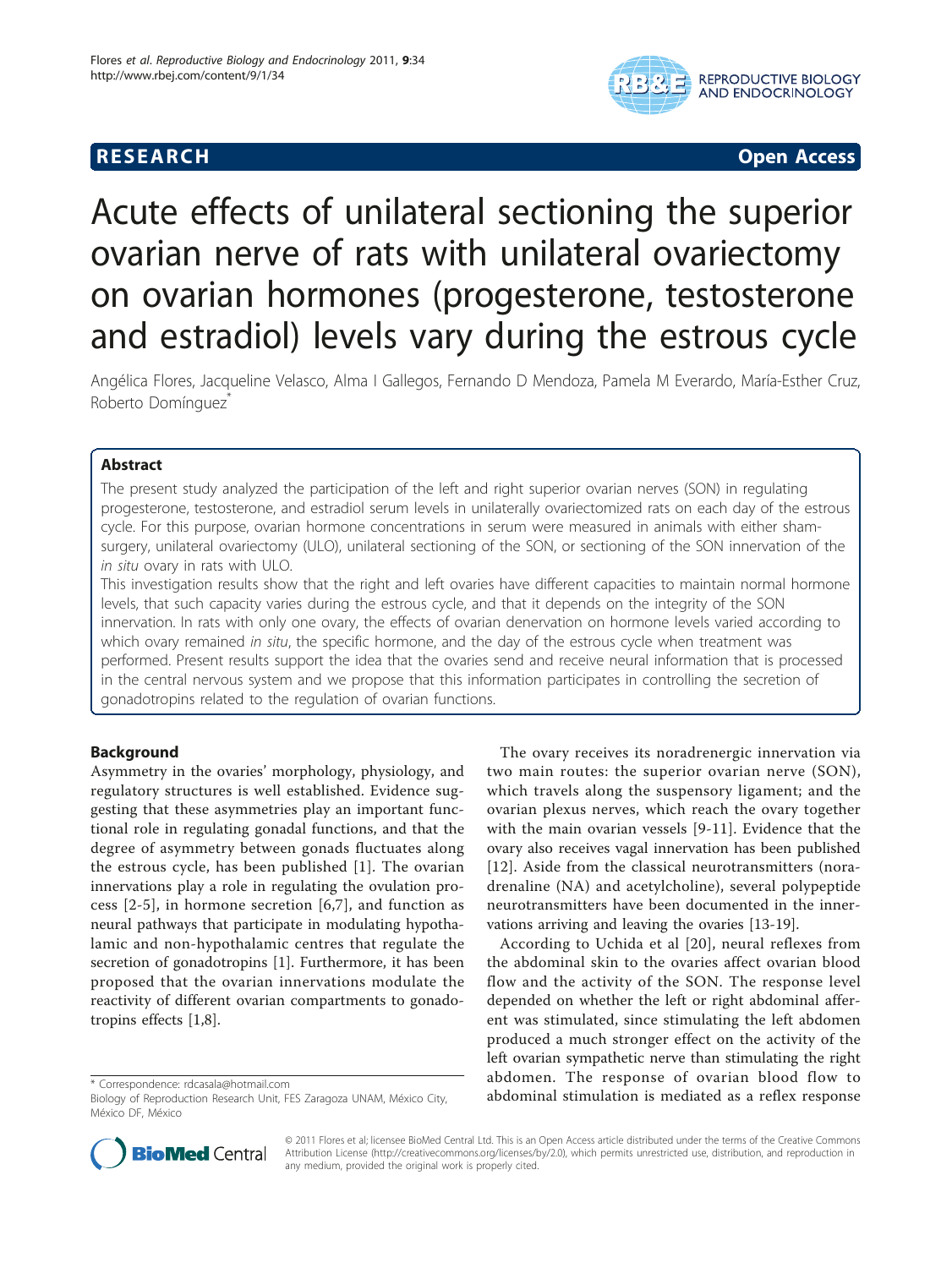via the ovarian sympathetic nerves, and the response is controlled via supra-spinal pathways and depends on the estrous cycle [[21](#page-9-0)].

Niswender et al. [[22](#page-9-0)] suggest that there are evidence indicating that ovarian blood flow is an important factor regulating the activity of gonadotropic hormones at the luteal cell level, and a secondary mechanism of action of LH may be to increase blood flow to the corpus luteum.

Ovarian and uterine arteries with anastomosis between them, provide arterial blood supply to the ovaries. Blood flow to the ovaries varies in magnitude and distribution throughout the estrous cycle [[23](#page-9-0)-[25](#page-9-0)], and the number and distribution of the follicular and luteal capillaries changes throughout the estrous cycle [\[26\]](#page-9-0).

Most neurones originating from the SON fibers are located in the complex celiac-mesenteric ganglia (CSMG). The SON carries most of the catecholaminergic fibers innervating endocrine ovarian cells, which are distributed in the peri-follicular theca layer and are closely related to the theca internal cells [[9,27](#page-9-0)]. In prepubertal rats, 24 and 72 hrs after unilateral or bilateral sectioning of the SON, the NA levels in the denervated ovary were lower than in untouched (control) and laparotomized animals [\[28](#page-9-0)].

Aside from the catecholaminergic innervation, the SON provides vasoactive intestinal peptide (VIP) [[29](#page-9-0)] and nitric oxide (NO) [[30](#page-9-0)] innervations to the ovaries. NO inhibits cytochrome P450 aromatase activity and the secretion of estradiol (E2) by granulosa cells in cul-ture [[31\]](#page-9-0). In vitro studies show that in the rat, the participation of neurotransmitters regulating the secretion of ovarian progesterone (P4) varies along the day of the estrous cycle. In diestrus-1 (D1), neuropeptide Y (NPY), NA and VIP inhibit P4 secretion by the ovaries, while on diestrus-2 (D2) these neurotransmitters stimulate P4 secretion. On D1 and D2, the effects of NA + VIP or NA + NPY on P4 secretion were higher than VIP or NPY alone [[23](#page-9-0)]. In the rat, ovary denervation reduces the synthesis and secretion of P4 by inhibiting 3-betaHSD activity [[32](#page-9-0)]. In the pig, sectioning of the plexus nerve and the SON led to lower plasma levels of LH, P4, androstenedione (A4), testosterone (T), estrone and estradiol-17beta. Further, a significant increase in the immuno-expression of cholesterol side-chain cleavage cytochrome P450 in follicles, as well as a decrease of 3-betaHSD, and in plasma levels of luteinizing hormone (LH), P4, A4, T, estrone and estrogen have been documented [[33](#page-9-0)].

Unilateral ovariectomy (ULO) is a useful tool for studying the mechanisms involved in the asymmetric responses of the ovaries to neuroendocrine regulating signals [[34](#page-9-0)-[37](#page-9-0)]. The difference between the right and left ovaries' capacity to release oocytes seems to be related to the type and degree of the innervations in each gonad [[1\]](#page-9-0). According to Klein and Burden [\[10](#page-9-0)], the number of neural fibers received by the right ovary is higher than in the left; while, Toth et al. [[38\]](#page-9-0) showed that the left ovary sends more neural information to the central nervous system (CNS) than the right ovary. In addition, the right and left ovaries show different ovulatory responses to surgical denervation, and these responses vary according to the day of the estrous cycle when surgery is performed [\[3](#page-9-0)[,39](#page-10-0)].

Ovarian denervation by sectioning the vagus nerve has different effects on normal cyclic rats and ULO rats. In normal cyclic rats sectioning the left vagus nerve resulted in lower ovulation rate than in sham operated animals, while sectioning the right vagus nerve did not modify the ovulation rate. Sectioning the right or left vagus nerves to right-ULO rats (left ovary in-situ) reduces compensatory ovarian hypertrophy. In turn, sectioning the left vagus nerve induced different effects depending on which ovary remained in-situ. Left-side vagotomy performed to right ULO rats (left ovary in-situ) resulted in higher ovulation rates, compensatory ovarian hypertrophy, and number of ova shed; while the same procedure to left ULO rats (right ovary *in-situ*) resulted in a decrease of the same parameters [[2](#page-9-0),[3\]](#page-9-0). In rats, the electrical stimulation to the ovarian plexus nerve or the SON produces a vasoconstriction of ovarian arterioles and a reduction of ovarian blood flow in rats [[33\]](#page-9-0). The stimulation of the SON resulted in a significantly decrease of E2, while electrical stimulation of the ovarian plexus nerve did not modify it. This suggests that autonomic nerves that reach the ovary via the SON have an inhibitory role in the secretion of ovarian E2 [[40](#page-10-0)].

Sensorial innervations also play a role in regulating ovarian functions. Sensorial denervation induced by capsaicin injection, systemic or into the ovarian bursa, diminished spontaneous ovulation and secretion of P4 and E2 [\[4](#page-9-0)]. Capsaicin treatment to ULO rats affect ovulation and the secretion of ovarian steroids depending on which ovary remained in situ and the day of the cycle when treatment was performed [\[41,42\]](#page-10-0).

By comparing hormone levels in untouched (control) and ULO rats, this investigation studied the participation of the SON innervation in regulating hormone secretion by the left and right ovaries. The following hypotheses were assessed:

1) Since the innervations arising from the ovaries carry neural signals to the CNS, then, extirpating one ovary will produce acute changes in the neuroendocrine mechanisms regulating hormone secretion by the *in situ* ovary, and the type and magnitude of these changes would depend on which ovary (left or right) remains in situ as well as on which day of the estrous cycle surgery is performed.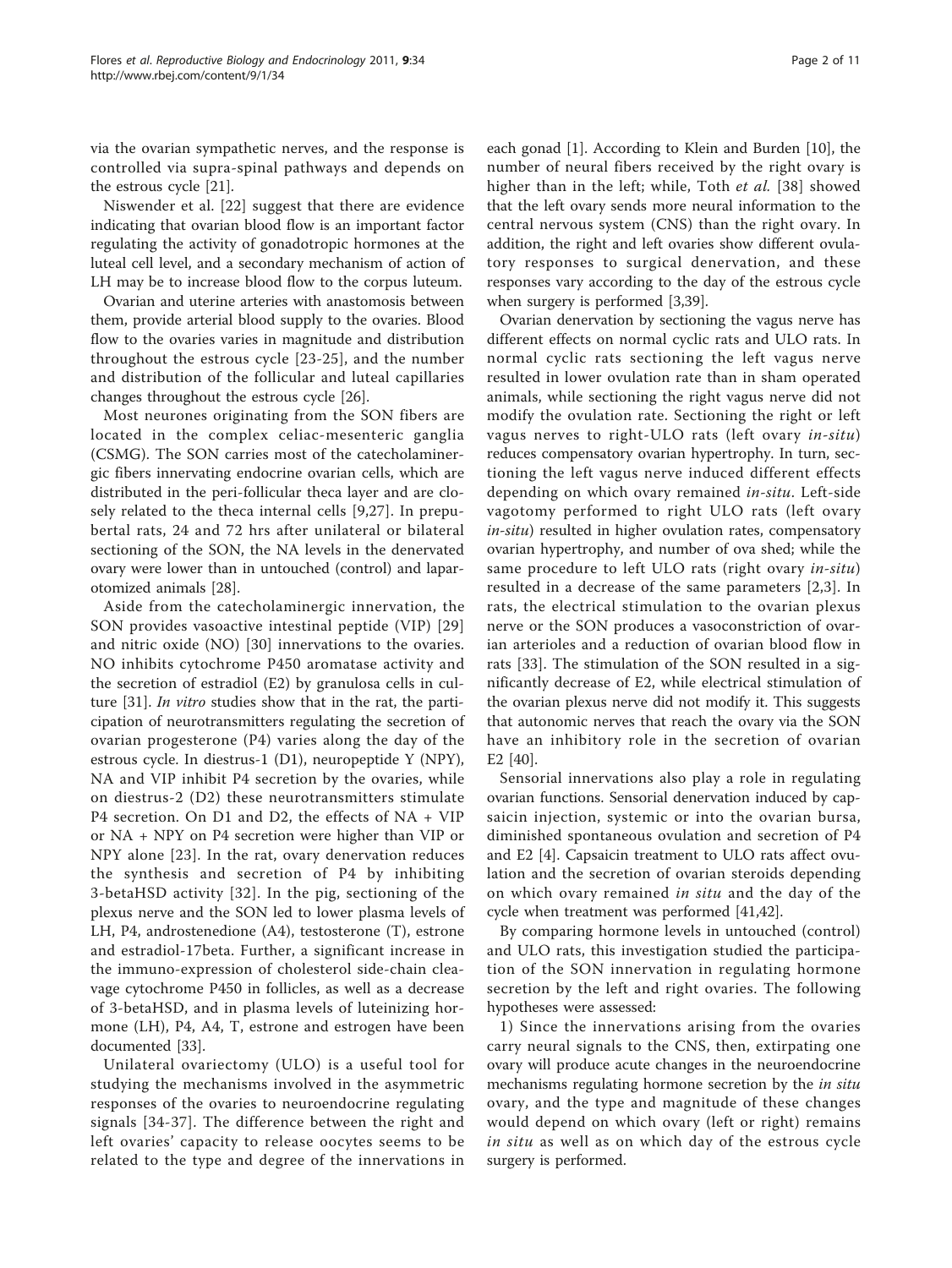2) Because the participation degree of the ovarian innervations on the modulation of hormone secretion seems to depend on the day of the estrous cycle, then, the acute effects of unilaterally sectioning the SON on P4, T and E2 serum levels will depend on the day of the cycle when denervation is performed.

3) Since after ULO the CNS no longer receives the neural information arising from the extirpated ovary, then, denervating the *in situ* ovary of animals with ULO, by sectioning the SON, will result in different hormone secretion changes than those resulting from sectioning the SON of animals with both ovaries in situ.

4) Since the neural regulation of ovarian functions seems to be asymmetric and to vary along the estrous cycle, then the changes in P4, T and E2 levels observed in animals with ULO will depend on the ovary remaining in situ and the day of the estrous cycle when ULO surgery, is performed.

5) Since acute bilateral ovariectomy affects ovarian steroid serum levels in different ways, then the effects of ULO, SON sectioning, and ULO + SON sectioning will differ according to the manipulated organ and the hormone studied.

## **Methods**

For this investigation, virgin adult female rats (195-225 g body weight) of the CIIZ-V strain from our own stock were used. The experiments were performed following the guidelines established by The Mexican Law of Animal Protection Guidelines Treatment. The Committee of the Facultad de Estudios Superiores Zaragoza approved the experimental protocols.

Animals were kept under controlled lighting conditions (lights on from 05:00 to 19:00 h), with free access to food (Purina S.A., Mexico) and tap water. Estrous cycles were monitored by daily vaginal smears; only rats showing at least two consecutive 4-day cycles were used in the experiment.

Rats were randomly allotted to one of the five experimental groups described below. Animals from different experimental groups were treated simultaneously and sacrificed one hour after surgery (14.00-14.15 h). All surgeries were performed in rats under ether anesthesia, using a ventral approach 13.00-13.15 hrs on each day of the estrous cycle. The animals woke up immediately after surgery.

### Experimental groups

The number in parenthesis indicates the number of animals in each group.

Non-treated cyclic rats (ten animals on each day of the estrous cycle) were sacrificed between14:00 and14:15 h on diestrus 1 (D1), diestrus 2 (D2), proestrus (P) or estrous (E).

An incision, affecting skin, muscle, and peritoneum, was performed 2 cm below the sternum [D1 (9), D2 (10), P (10) and E (10)]. The wound was subsequently sealed. No organs were extirpated or handled.

A similar incision to that described for sham-surgery treatment was performed to extirpate the right ovary [D1 (9), D2 (9), P (10) and E (10)] or the left ovary [D1 (9),  $D2$  (9),  $P$  (9) and  $E$  (9)]; the wound was subsequently sealed.

A similar incision to that described for sham-surgery treatment was performed; the right [D1 (9), D2 (9), P (9) and E (8)] or left [D1 (10), D2 (10), P (10) and E (9)] ovary was exposed and the SON of the ovary was sectioned, as previously described by Chávez et al. [\[4](#page-9-0)]. The wound was subsequently sealed.

The right  $[D1 (9), D2 (9), P (10)$  and E  $(10)]$  or left ovary [D1 (10), D2 (10), P (10) and E (9)] was extirpated and the SON of the *in situ* ovary was sectioned immediately after. The wound was subsequently sealed.

Figure 1 shows a summary of the treatments

### Autopsy procedures

Rats were sacrificed by decapitation; the blood of the trunk was collected, allowed to clot at room temperature for 30 minutes, and centrifuged at 3,000 rpm during 15 minutes. Serum was stored at -20°C, until P4, T and E2 concentrations were measured.

### Hormone assay

Concentrations of P4, T, and E2 in serum were measured using Radio-Immuno-Assay (RIA); with kits purchased from Diagnostic Products (Los Angeles, CA). Analytical results are expressed in ng/ml (P4) and pg/ml

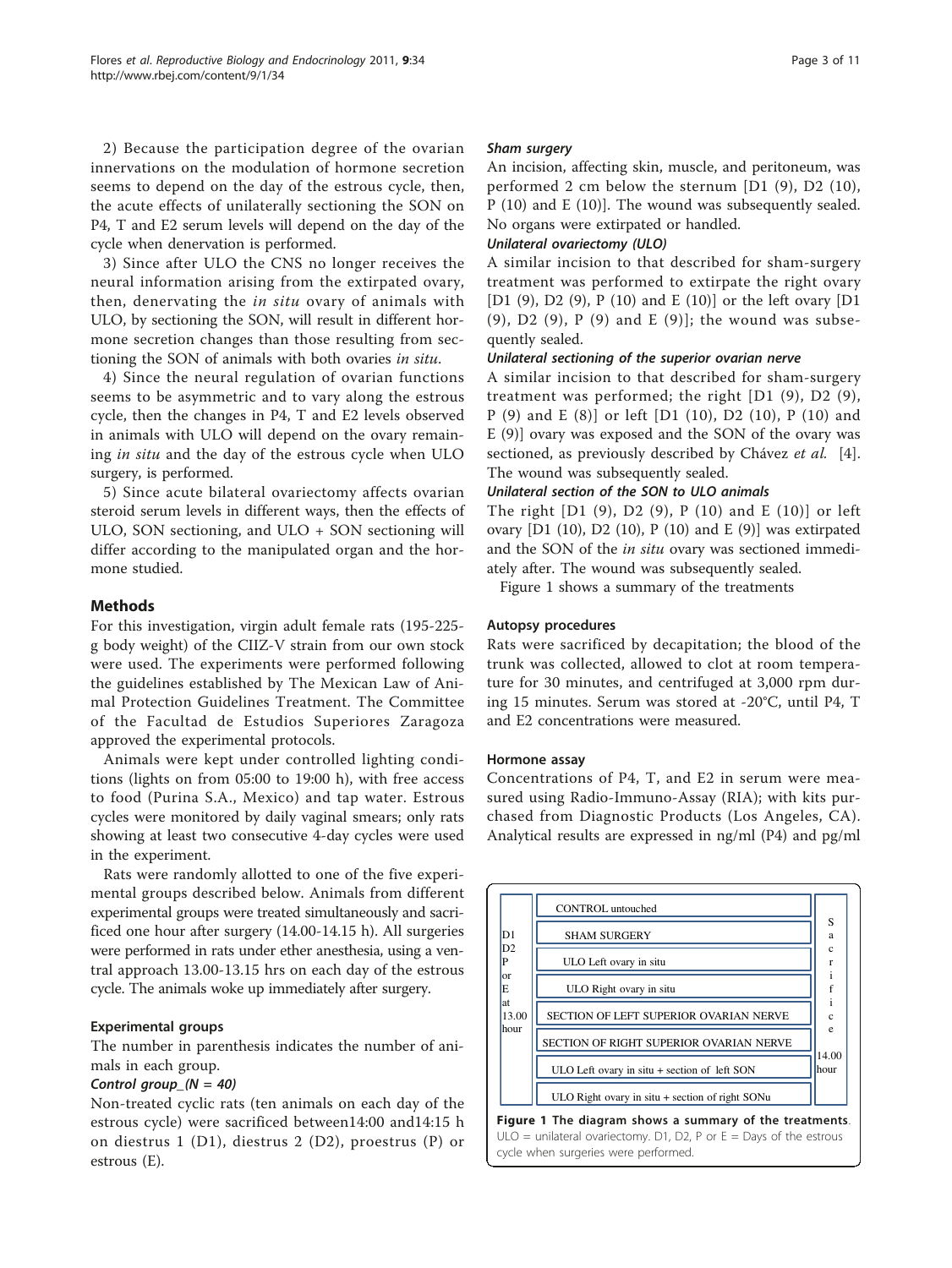(T and E2). The intra- and inter-assay percent variation coefficients for P4 were 5.3 and 9.87; for T 5.6 and 8.7 and for E2 6.9 and 10.8, respectively. The detection limits of: P4 0.05 ng/ml to 40 ng/ml; correlation coefficient 0.9991; T 0.0020 ng/ml to 8.0 ng/ml, correlation coefficient 0.9851; E2 0.2680 pg/ml to 900.00 pg/ml; correlation coefficient 0.9960.

### **Statistics**

Data on hormonal concentrations in serum were analyzed using multivariate analysis of variance (MAN-OVA), followed by Turkey's test. Differences in serum hormone concentrations between two groups were analyzed using the Student's t-test. A probability value of less than 5% was considered significant.

## Results

### Effects of sham-surgery (Table 1)

Compared to the control group, sham surgery on D1, D2 and P resulted in higher P4 concentrations, while sham surgery performed on D2, P or E resulted in higher T concentrations. No changes in E2 serum concentrations were observed. Based on these results, the effects of experimental surgeries were compared to their corresponding sham surgery group.

### Effects of ULO (Table [2](#page-4-0))

Compared to sham-surgery animals, left ULO (right ovary in-situ) did not modify P4 serum levels; regardless of the day treatment was performed. Right ULO (left ovary in-situ) performed on D1 resulted in lower P4 levels, while the same treatment performed on E resulted in higher P4 concentrations.

Effects on T serum levels Compared to sham-surgery animals, left ULO (right ovary in-situ) performed on P or E resulted in lower T. Compared to sham-surgery animals, right ULO (left ovary in-situ) did not modify hormone serum levels,

regardless of the day of the estrous cycle when surgery was performed. Right ULO (left ovary in-situ) on E resulted in higher T levels than in animals with left ULO (right ovary in situ).

Left ULO (right ovary in-situ) on D1 as well as right ULO (left ovary in-situ) on P resulted in lower E2 serum levels. For animals treated on P, right ULO (left ovary *in situ*) resulted in lower E2 concentrations than in rats with left ULO (right ovary in situ) treatment.

Figure [2](#page-4-0) shows a summary of the effects of ULO on P4, T and E serum levels

## Effects of Sectioning the SON of rats with both ovaries in situ (Table [3\)](#page-5-0)

Depending on the day of treatment, sectioning the SON of rats with both ovaries in situ had different effects on the concentrations of ovarian hormones in serum.

### Effects on P4 serum levels

Compared to sham-operated animals, sectioning the right SON on D1 or E resulted in higher P4 levels. In rats treated on D2, sectioning the right SON resulted in higher P4 levels than sectioning the left SON; while sectioning the left SON on E resulted in higher P4 levels than sectioning the right SON and in the sham-surgery group.

Sectioning the left SON on D1 resulted in higher T levels than sham-surgery or sectioning the right SON treatment. In turn, sectioning the left SON on D2 resulted in lower T levels than sham-surgery or sectioning the right SON treatment, while sectioning the right SON on P resulted in lower T levels than sham-surgery or sectioning the left SON treatment.

Regardless of the day surgery was performed, sectioning the left or right SON did not modify E2 concentrations in serum.

Figure [3](#page-5-0) shows a summary of the effects of sectioning the SON on P4, T and E serum levels

Table 1 Mean ± SEM of progesterone (ng/ml), testosterone and estradiol (pg/ml) serum levels in control and sham treated animals during each day of the estrous cycle

| <b>GROUP</b> | N  | D <sub>1</sub> | N  | D <sub>2</sub>      | N  | P               | N  | O              |
|--------------|----|----------------|----|---------------------|----|-----------------|----|----------------|
|              |    |                |    | <b>PROGESTERONE</b> |    |                 |    |                |
| Control      | 10 | $74.0 + 7.8$   | 10 | $7.1 + 1.2$         | 10 | $14.1 + 2.6$    | 10 | $24.1 + 2.4$   |
| Sham         | 9  | $63.5 + 11.1*$ | 10 | $33.0 + 4.4*$       | 10 | $28.7 + 2.4*$   | 10 | $26.3 + 1.1$   |
|              |    |                |    | <b>TESTOSTERONE</b> |    |                 |    |                |
| Control      | 10 | $10.8 + 2.0$   | 10 | $73.5 + 9.8$        | 10 | $145.8 + 18.2$  | 10 | <2.0           |
| Sham         | 9  | $19.1 + 8.6$   | 10 | $103.4 + 14.0*$     | 10 | $785.8 + 70.8*$ | 10 | $76.5 + 20.8*$ |
|              |    |                |    | <b>ESTRADIOL</b>    |    |                 |    |                |
| Control      | 10 | $59.3 + 4.6$   | 10 | $38.9 + 2.8$        | 10 | $130.9 + 13.1$  | 10 | $79.1 + 7.4$   |
| Sham         | 9  | $46.6 + 5.6$   | 10 | $38.6 \pm 2.8$      | 10 | $149.7 + 11.3$  | 10 | $30.2 \pm 2.6$ |

\*p < 0.05 vs. Control (Student's t test).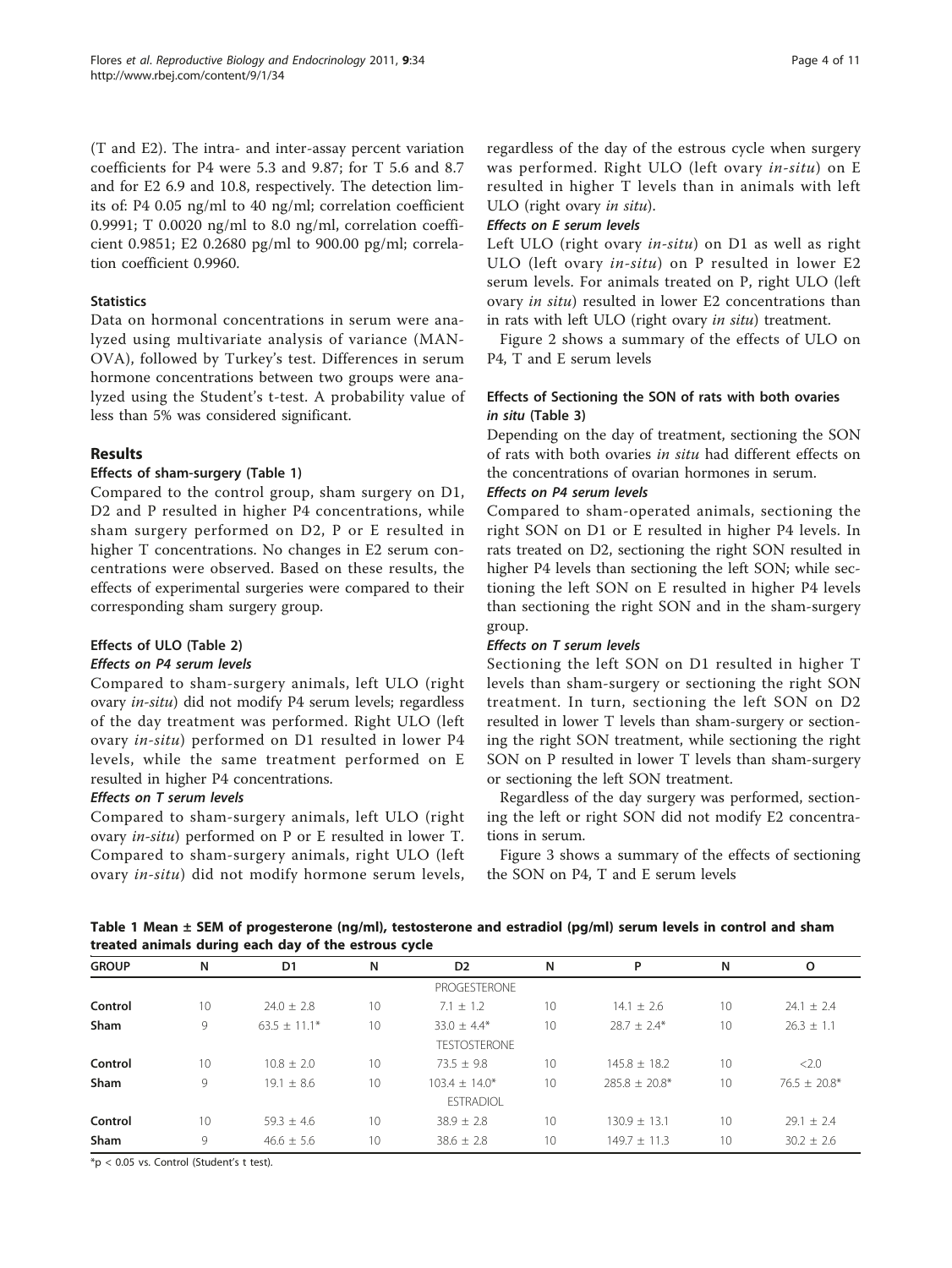|                |                 | $.444$ $.444$ $.444$ $.444$ $.444$ $.444$ $.444$ $.444$ $.444$ $.444$ $.444$ $.444$ $.444$ $.444$ $.444$ $.444$ $.444$ $.444$ $.444$ $.444$ $.444$ $.444$ $.444$ $.444$ $.444$ $.444$ $.444$ $.444$ $.444$ $.444$ $.444$ $.44$ |    |                     |    |                              |    |                  |
|----------------|-----------------|--------------------------------------------------------------------------------------------------------------------------------------------------------------------------------------------------------------------------------|----|---------------------|----|------------------------------|----|------------------|
| <b>GROUP</b>   | N               | D <sub>1</sub>                                                                                                                                                                                                                 | N  | D <sub>2</sub>      | N  | P                            | N  | o                |
|                |                 |                                                                                                                                                                                                                                |    | PROGESTERONE        |    |                              |    |                  |
| <b>Sham</b>    | 9               | $63.5 \pm 11.1$                                                                                                                                                                                                                | 10 | $33.0 \pm 4.4$      | 10 | $28.7 \pm 2.4$               | 10 | $26.3 \pm 1.1$   |
| <b>R-OVARY</b> | 10 <sup>°</sup> | $78.1 \pm 11.6$                                                                                                                                                                                                                | 10 | $38.5 \pm 3.0$      | 10 | $25.8 \pm 2.1$               | 8  | $35.2 \pm 4.0$   |
| <b>L-OVARY</b> | 9               | $39.2 \pm 3.1*$                                                                                                                                                                                                                | 9  | $32.3 \pm 4.3$      | 8  | $28.7 \pm 3.0$               | 10 | $68.3 \pm 11.3*$ |
|                |                 |                                                                                                                                                                                                                                |    | <b>TESTOSTERONE</b> |    |                              |    |                  |
| <b>Sham</b>    | 9               | $19.1 \pm 8.6$                                                                                                                                                                                                                 | 10 | $103.4 \pm 14.0$    | 10 | $285.8 \pm 20.8$             | 10 | $76.5 \pm 20.8$  |
| <b>R-OVARY</b> | 10 <sup>°</sup> | $13.3 \pm 3.6$                                                                                                                                                                                                                 | 10 | $128.2 \pm 13.7$    | 10 | $177.3 \pm 24.7$ *           | 8  | $26.7 \pm 8.9*$  |
| <b>L-OVARY</b> | 9               | $36.5 \pm 15.4$                                                                                                                                                                                                                | 9  | $77.8 \pm 14.6$     | 8  | $225.8 \pm 15.4$             | 10 | $68.5 \pm 11.8$  |
|                |                 |                                                                                                                                                                                                                                |    | <b>ESTRADIOL</b>    |    |                              |    |                  |
| <b>Sham</b>    | 9               | $46.6 \pm 5.6$                                                                                                                                                                                                                 | 10 | $38.6 \pm 2.8$      | 10 | $149.7 \pm 11.3$             | 10 | $30.2 \pm 2.6$   |
| <b>R-OVARY</b> | 10 <sup>°</sup> | $25.7 \pm 4.2^*$                                                                                                                                                                                                               | 10 | $31.0 \pm 2.9$      | 10 | $120.4 \pm 12.4$             | 8  | $31.2 \pm 2.9$   |
| <b>L-OVARY</b> | 9               | $36.8 \pm 4.2$                                                                                                                                                                                                                 | 9  | $35.5 \pm 1.3$      | 8  | 71.1 $\pm$ 10.9 <sup>*</sup> | 10 | $26.4 \pm 2.0$   |

<span id="page-4-0"></span>Table 2 Mean ± SEM of progesterone (ng/ml), testosterone and estradiol (pg/ml) serum levels in unilateral ovariectomized rats (ovary in situ)

Performed at 13.00 h of diestrus 1, diestrus 2, proestrus or estrus, sacrificed one hour after treatment.

 $*_\mathsf{p}$  < 0.05 vs. Control (ANOVA followed by Tukey's test);  $^{\&_\mathsf{p}}$  < 0.05 vs. R-Ovary (ANOVA followed by Tukey's test).

# Effects of Sectioning the SON in rats with ULO

Sectioning the right SON of animals with left ULO (right ovary in situ) on P or E resulted in higher P4 serum levels than in rats with left ULO (Figure [4A\)](#page-6-0). In rats with right ULO (left ovary in situ) treatment, sectioning the left SON on P resulted in higher P4 levels (Figure [4B](#page-6-0)).

In rats with left ULO (right ovary in situ) treatment, sectioning the right SON on D1 resulted in lower T levels than in ULO treated rats; while the same treatment performed on E resulted in higher T levels (Figure [5A\)](#page-6-0). On D1 or P, sectioning the left SON to ULO rats resulted in lower T levels than in rats with the left ovary in situ, while the same treatment performed on D2 resulted in higher T levels than in ULO rats (Figure [5B\)](#page-6-0).

| Treatment                                             | Diestrus 1 | Diestrus 2 | Proestrus | <b>Estrus</b> |  |  |  |  |
|-------------------------------------------------------|------------|------------|-----------|---------------|--|--|--|--|
| Progesterone                                          |            |            |           |               |  |  |  |  |
| Left ULO                                              | -          | =          | -         |               |  |  |  |  |
| Right ULO                                             |            | =          |           |               |  |  |  |  |
| Testosterone                                          |            |            |           |               |  |  |  |  |
| Left ULO                                              |            | =          |           |               |  |  |  |  |
| Right ULO                                             | -          | -          |           |               |  |  |  |  |
| Estradiol                                             |            |            |           |               |  |  |  |  |
| Left ULO                                              |            | =          |           |               |  |  |  |  |
| Right ULO                                             |            |            |           |               |  |  |  |  |
| : Lower concentration than in the sham surgery group. |            |            |           |               |  |  |  |  |
| : Higher concentration than in the sham surgery group |            |            |           |               |  |  |  |  |

= : No difference in hormone concentration

Figure 2 Summary of ULO treatment effects. P4, T and E in serum compared to hormone concentrations in animals with shamsurgery treatment.

# Effects on E2 serum levels

Sectioning the right SON of rats with left-ULO (right ovary in situ) on D1 or D2 resulted in higher E2 levels; while the same treatment on P resulted in lower E2 levels (Figure [6A\)](#page-7-0). On the other, sectioning the left SON of rats with right-ULO (left ovary in situ) on D1 or D2 resulted in higher E2 levels than in rats with ULO (Figure [6B](#page-7-0)).

# Comparative effects of unilaterally sectioning the SON of rats with both ovaries and ULO rats (figure [7](#page-8-0))

In rats treated on D1 or E, P4 levels were higher in rats with ULO + sectioning the right SON than in rats with both ovaries and sectioning of the right SON treatment. Rats treated on D2 had an inverse response.

In rats treated with  $ULO$  + sectioning the SON on D1, T levels were lower than in rats with both ovaries and sectioningof the SON (right or left) treatment. An inverse result occurred in rats treated on D2. Rats treated with ULO + sectioning the left SON on P had lower T levels than rats with both ovaries and sectioning of the left SON. In rats treated on E, rats with ULO + sectioning the right SON had lower T levels than rats with both ovaries and section of the right SON.

Rats with ULO + sectioning the right ovary treatment on D2, had higher E2 levels than rats with both ovaries and section of the right or left SON. Rats with ULO + sectioning the SON on P had lower E2 levels than rats with both ovaries and section of the right or left SON.

Figure [8](#page-8-0) shows a summary of the effects of sectioning the SON to ULO rats on P4, T and E serum levels. Results were compared to the respective ULO treatment group.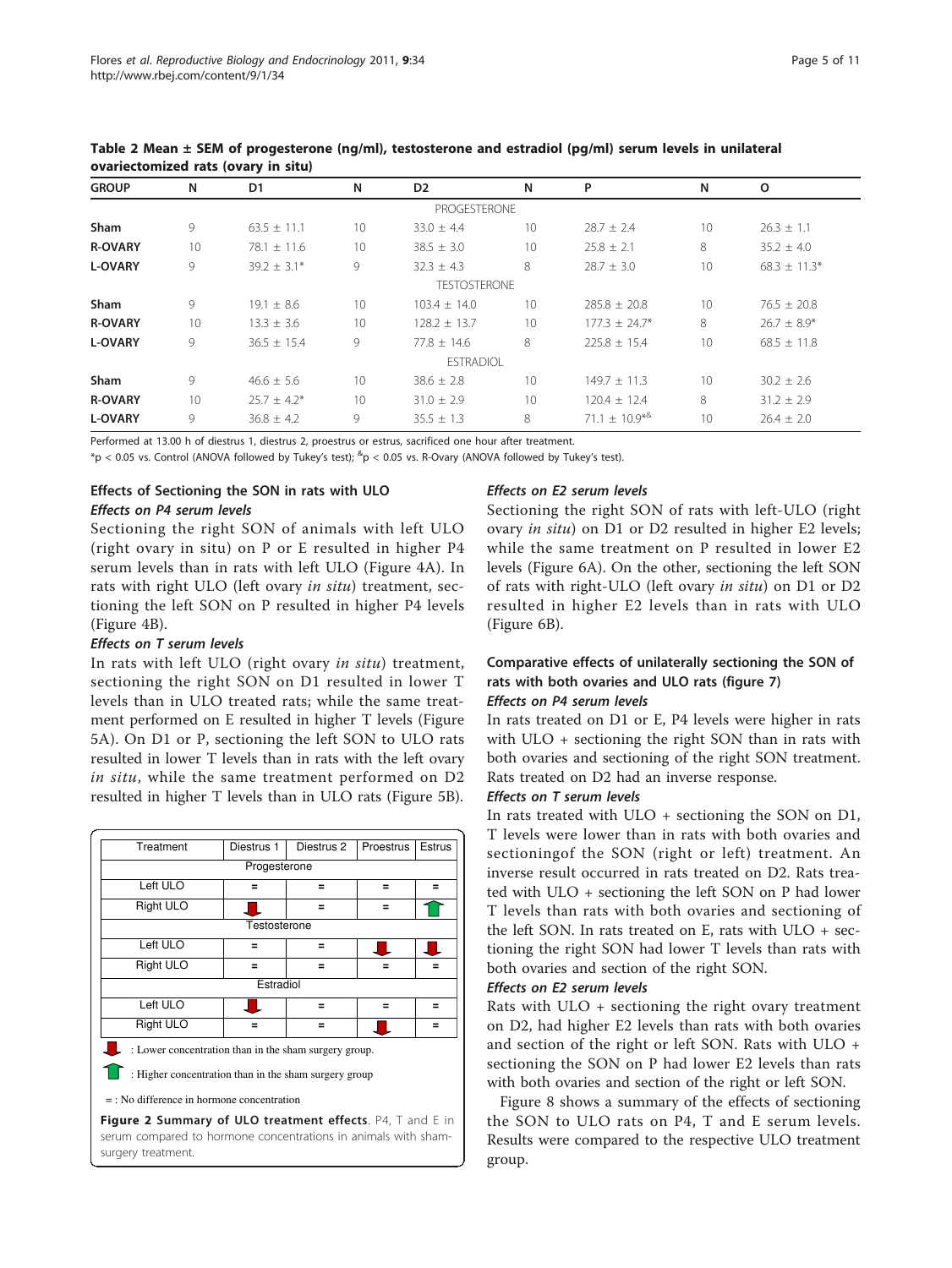| <b>GROUP</b> | N  | D <sub>1</sub>   | N  | D <sub>2</sub>      | N               | P                | N  | o                             |
|--------------|----|------------------|----|---------------------|-----------------|------------------|----|-------------------------------|
|              |    |                  |    | PROGESTERONE        |                 |                  |    |                               |
| Sham         | 9  | $63.5 \pm 11.1$  | 10 | $103.4 \pm 14.0$    | 10              | $149.7 \pm 11.3$ | 10 | $26.3 \pm 1.1$                |
| R-SON        | 10 | $36.3 \pm 2.2^*$ | 8  | $115.1 \pm 15.7$    | 9               | $122.9 + 12.1$   | 8  | $40.2 \pm 4.1*$               |
| L-SON        | 10 | $51.7 + 11.0$    | 8  | $62.2 \pm 13.8$ *#  | $\overline{7}$  | $119.1 + 11.2$   | 8  | $71.2 \pm 6.7$ <sup>*</sup> # |
|              |    |                  |    | <b>TESTOSTERONE</b> |                 |                  |    |                               |
| Sham         | 9  | $19.1 + 8.6$     | 9  | $103.4 + 14.0$      | 10 <sup>°</sup> | $285.8 \pm 28.0$ | 10 | $76.5 + 20.8$                 |
| R-SON        | 10 | $20.3 \pm 1.9$   | 10 | $115.1 \pm 15.7$    | 9               | $194.7 + 22.1*$  | 8  | $111.3 \pm 30.1$              |
| L-SON        | 10 | $51.0 + 8.4*$    | 10 | $62.2 + 13.8*$ #    |                 | $306.2 + 22.24$  | 8  | $56.7 + 10.9$                 |
|              |    |                  |    | <b>ESTRADIOL</b>    |                 |                  |    |                               |
| Sham         | 9  | $46.6 \pm 5.6$   | 9  | $38.6 \pm 2.8$      | 10 <sup>°</sup> | $149.7 \pm 11.3$ | 10 | $30.2 \pm 2.6$                |
| R-SON        | 10 | $40.9 \pm 4.5$   | 10 | $42.7 \pm 5.7$      | 9               | $122.9 \pm 12.1$ | 8  | $48.9 \pm 5.9$                |
| L-SON        | 10 | 43.1 $\pm$ 5.9   | 10 | $49.5 \pm 3.2$      |                 | $119.1 \pm 11.2$ | 8  | $62.0 \pm 12.1$               |

<span id="page-5-0"></span>Table 3 Mean ± SEM of progesterone (ng/ml), testosterone and estradiol (pg/ml) serum levels in rats with unilateral sectioning of the SON

Performed at 13.00 h of diestrus 1, diestrus 2, proestrus or estrus, sacrificed one hour after treatment.

 $*p < 0.05$  vs. Control: #  $p < 0.05$  vs. R-SON (ANOVA followed by Tukey's test].

### **Discussion**

The results presented herein support the hypotheses that secretion of ovarian steroid hormones is asymmetric and depend on the neural information arriving to the ovaries through the SON.

The results also support the hypothesis that the secretion of steroid hormones levels varies through the estrous cycle. The results suggest that the acute extirpation of one ovary modifies the mechanisms regulating hormone secretion and that these modifications depend on the extirpated ovary and the day of the cycle when surgery is performed.

Kawakami et al., [\[43,44](#page-10-0)] showed that electric stimulation of the ventromedial hypothalamus and of the medio-basal prechiasmathic area in hypophysectomized and adrenalectomized rats provoked the release of P4



and E2 with no modifications in the levels of gonadotropins, or ovarian blood flow, and GnRH [\[45](#page-10-0)] suggesting a direct neural control of the ovarian steroidogenesis. In the pre-pubertal rat the differences on P4, T and E2 levels induced by right- or left-ULO did not correlate with changes in FSH or LH concentrations, suggesting that the acute effects of unilateral ovariectomy on P4, T and E2 secretion by the ovaries does not depend on gonadotropin signals [\[46\]](#page-10-0).

Noradrenaline and vasoactive intestinal peptide (VIP) stimulate the ovarian release of P4, while GnRH and gamma aminobutyric acid (GABA) play an inhibitory role. Some of these neurotransmitters are also present in the SON and the coeliac ganglion [[39](#page-10-0)]. In vitro studies by Garraza et al. [[29\]](#page-9-0) show that NPY, VIP or SP applied directly on the ovaries obtained from rats on D1 inhibit the secretion of P4, while the same treatment on ovaries from rats on D2 stimulates P4 secretion. The participation of the ovaries and adrenals in maintaining normal P4 levels vary during the estrous cycle. There is evidence indicating the ovaries release more P4 on D1 than the adrenals; while on D2, P and E, the main source of P4 are the adrenals [\[47](#page-10-0)]. In the present study, by comparison with untouched control rats, the increase of P4 levels in sham-surgery rats treated on D1 or D2 was higher than those observed in ether-anaesthetised rats (164% vs. 20.6%; 237% vs. 66.2%) [\[34,35](#page-9-0)] suggesting that the abdominal skin stimulation play a stimulatory role on P4 release during D1 and D2. A similar effect was observed with T levels in sham-surgery rats treated on D2 or E. The neural connections between the abdominal skin and the ovaries proposed by Uchida et al [\[20\]](#page-9-0) would be the neural path used.

Present results show that removing the right ovary (left ovary *in situ*) on D1 resulted in lower P4 level, but removing the left ovary (right ovary in situ) results in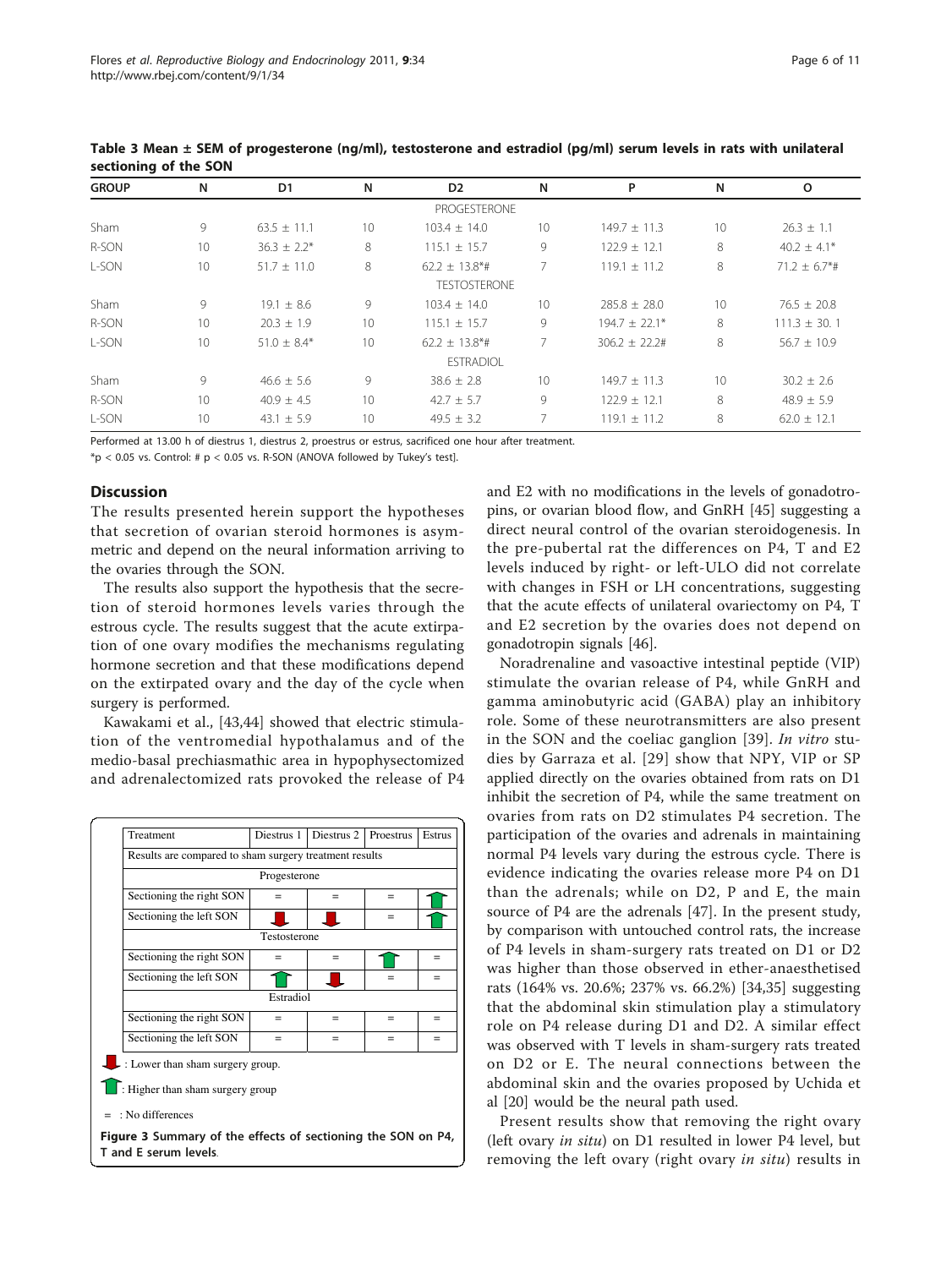<span id="page-6-0"></span>

hormone levels similar to animals with sham surgery treatment. The results suggest that the increase in P4 levels observed in animals with sham surgery treatment depend on the secretion activity by the right ovary.

Since sectioning the left SON on D1 or D2 resulted in lower P4 levels than in sham surgery treated rats, we propose that the neural reflex elicited by the sham surgery arrives to the left ovary through the left SON.



Page 7 of 11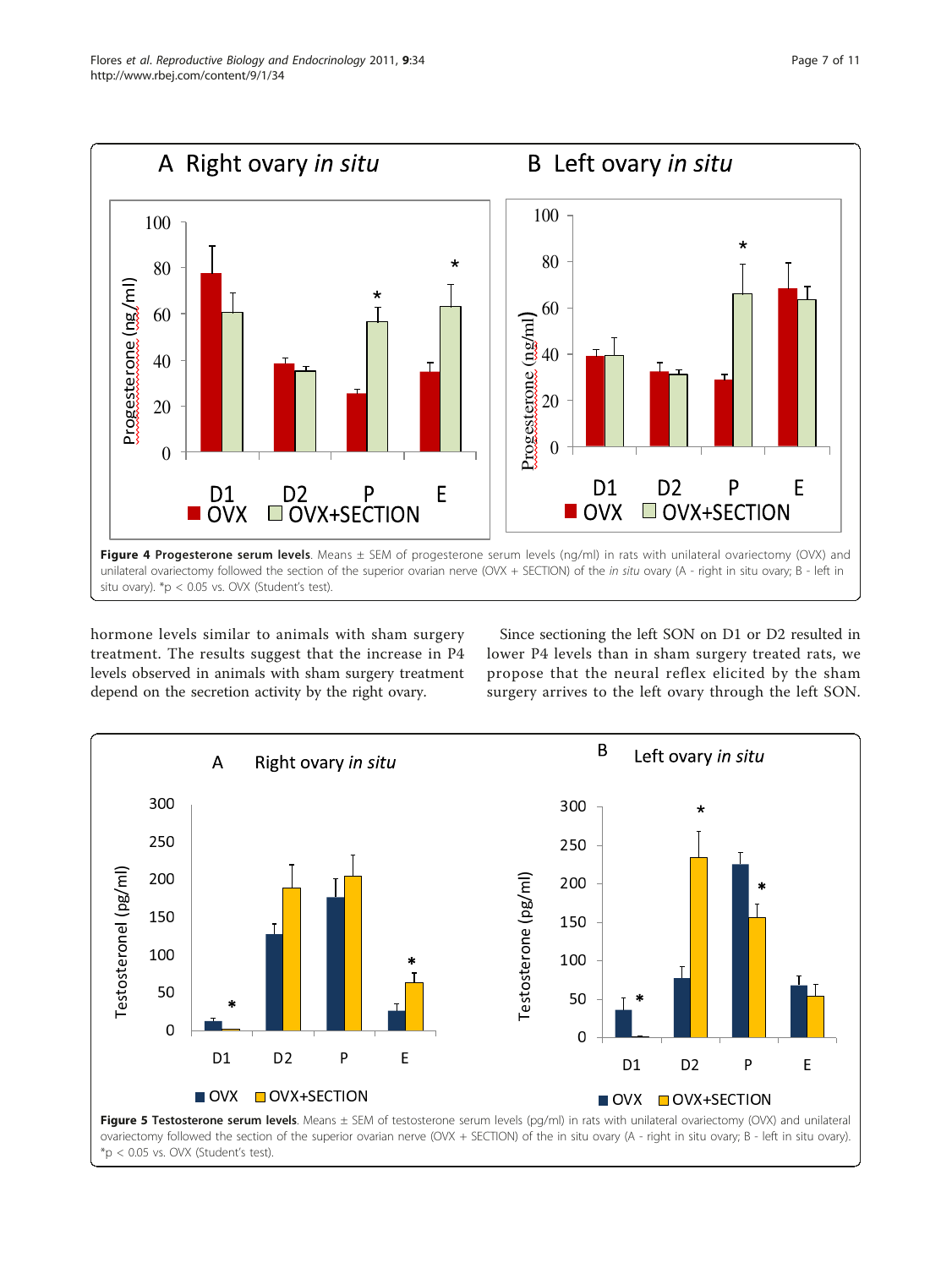<span id="page-7-0"></span>

The decrease in P4 levels could be explained by the decrease in ovarian NA and VIP quantities, since the unilateral or bilateral sectioning of the SON results in an acute decrease in NA levels [[17](#page-9-0),[33\]](#page-9-0), and both neurotransmitters stimulate ovarian P4 secretion [[48](#page-10-0)].

As indicated by the present results, rats with right-ULO (left ovary in situ) on E showed higher P4 levels than animals in the sham-surgery treatment group. We suppose that the increase in P4 secretion originates in the adrenals. Since the noradrenergic nerves arriving to the ovaries and the adrenals originate at the CSMG [[49\]](#page-10-0), it is possible that some kind of neural information arising from the left ovary is carried to the CSMG resulting in the stimulation of the nerves innervating the adrenals. Since sectioning the left or right SON also resulted in higher P4 levels, we suppose that on the day of E the neural information carried by both SONs regulates P4 secretion in an inhibitory way, which does not include NA and VIP as neurotransmitters.

Removing the left ovary modified the way P4 secretion is regulated by the right ovary; since sectioning the right SON on P or E resulted in higher P4 levels than in ULO rats with the right ovary in situ. A similar effect occurred in rats with the left ovary in situ with section of the left SON at P.

According to Odell and Parker [[50\]](#page-10-0), the major adrenal androgens are dehydroepiandrosterone (DHEA), dehydroepiandrosterone sulphate (DHEAS), and A4; which

are converted into androgen and estrogen by steroidogenic enzymes in the peripheral tissues [[51\]](#page-10-0). In the rat, T secretion by the adrenals is limited [[52\]](#page-10-0); and thus, the changes in hormone levels observed in response to ULO or denervation must be explained by modifications in the ovarian capacity to secrete T. In rats with ULO treatment the SON plays a stimulatory role in secreting T by the left ovary, while for the right ovary, the SON plays a stimulatory on D1 and an inhibitory role on E. Such difference may result from changes in the sensitivity of the ovary to the effects of LH and/or by the stimulation of P450 aromatase activity. On D1, ULO rats with a denervated ovary had lower T levels and higher E2 levels than rats with just ULO treatment.

At the day of estrus, the right SON plays an inhibitory role in ovarian E2 secretion [[40](#page-10-0)]. ULO acute effects on E2 levels were observed on D1 for the right ovary and on P for the left ovary. For the right ovary the changes in E2 secretion depend on the innervations provided by the SON, but it does not for the left ovary, suggesting that the left and right ovaries have different kinds of regulation.

In vitro studies show that the ovaries'ability to secrete hormones changes with the presence or absence of a diverse group of neurotransmitters [[21,](#page-9-0)[53-55\]](#page-10-0). Then, the acute effects of ULO or sectioning the SON seem to influence the activity and/or the expression of enzymes participating in the synthesis of steroid hormones produced by the ovaries.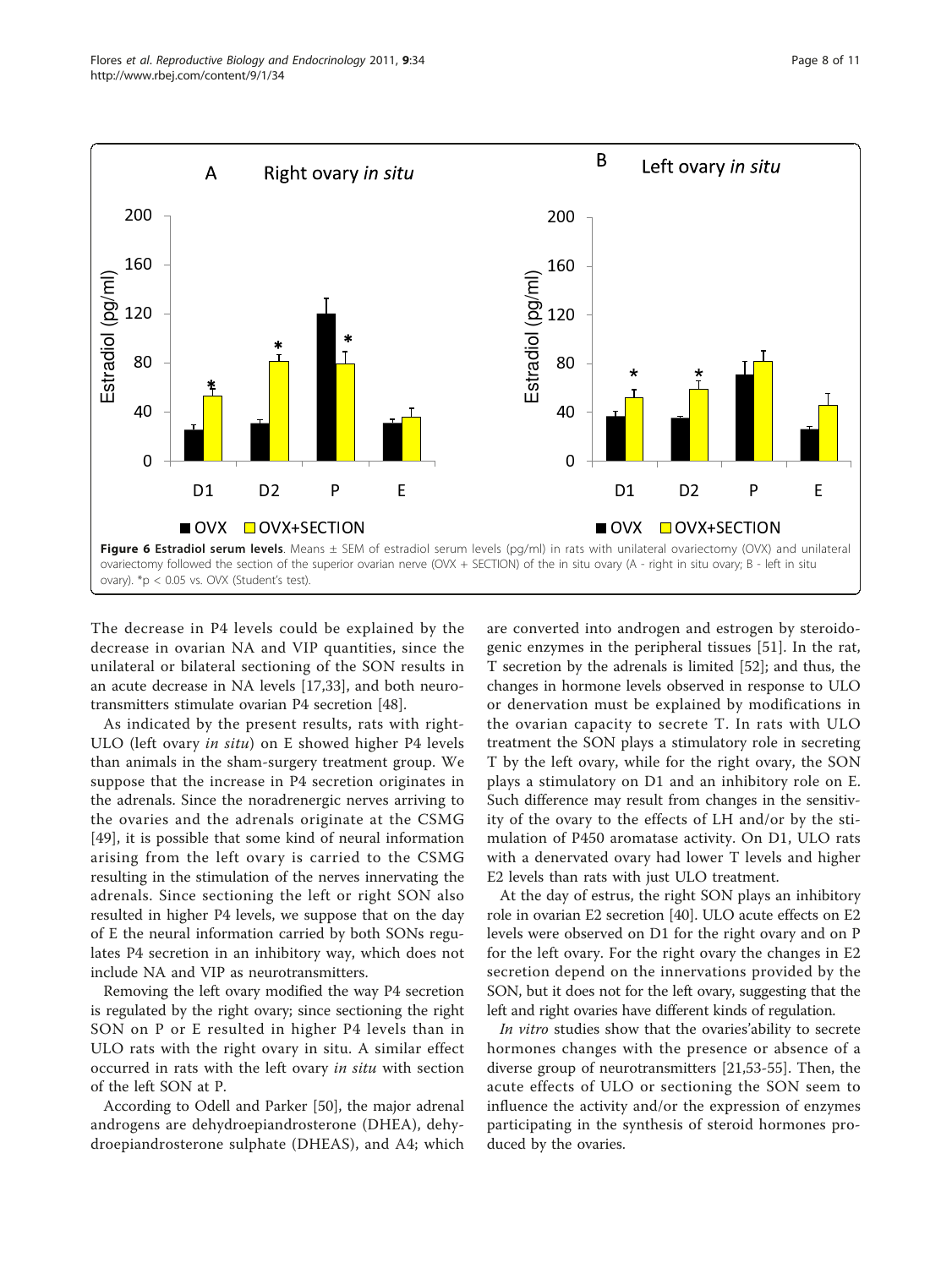<span id="page-8-0"></span>

In ULO rats, sectioning the SON of the *in situ* ovary results in a different response than that observed in animals with both ovaries; suggesting that the effects of ULO result from the modifications in ovarian hormone levels, and the alterations on the neural information arising from the extirpated organ [[1](#page-9-0)].

The variations in the asymmetrical performance by the right and left ovaries during the estrous cycle could be related to changes in the neural information received by the ovaries from the CSMG. Morán et al [[56\]](#page-10-0) showed that the neural connections between the CSMGs and the right and left ovaries show a mirror-image vary along the estrous cycle, and that the left ovary, but not the right one, has connections with both CSMGs. Furthermore, the SON is the main neural pathway connecting the ovaries to the CSMG [\[48](#page-10-0)].

![](_page_8_Figure_4.jpeg)

Mortality for neurological or mental diseases is higher in women who underwent bilateral oophorectomy before age 45 years compared with referent women and it is not attenuated by estrogen treatment from the time of oophorectomy [\[57\]](#page-10-0).

In women of reproductive age, the most common endocrinopathy is polycystic ovary syndrome (PCOS). There is evidence that PCOS is associated with increased sympathetic nerve activity, since repeated low-frequency electroacupuncture treatment induced regular ovulation in women with PCOS [\[58\]](#page-10-0), inhibited hyperactivity in the sympathetic nervous system [[59\]](#page-10-0) and improved hyperandrogenism [[58,60\]](#page-10-0). Bilateral sectioning of the SON to rats with PCOS, induced by estradiol valerate, restored ovulation [[61](#page-10-0)], while unilateral sectioning of the SON restored ovulation in the innervated ovary [\[62\]](#page-10-0). The neural reflexes induced from the abdominal skin to the ovaries affect ovarian blood flow and SON activity [[20\]](#page-9-0) and low-frecuency electro-acupuncture treatment is achieved by acting on the wall of the abdomen. Then, it is possible that their effects could be related with changes in the SON activity. Such possibility is based in present results (acute changes in P4, T and E2 levels induced by ovarian denervation and elimination of one of the neural communication between the ovary and the CNS) and Kagitani et al. [\[40\]](#page-10-0) results showing that SON stimulation results in a decrease in E2 secretion

Taken together, present and previous results indicate that the mechanism regulating steroid hormones secretion by the ovaries is different for each hormone and for each ovary. Endocrine signals originate from, and arrive to, the ovaries; the ovaries receive and send neural information that is processed in the CNS and participate in regulating the secretion of gonadotropins related to the regulation of ovarian functions.

### Acknowledgements

We thank MSc Alvaro Domínguez-González for assistance in English revision. DGAPA-UNAM Grants IN 200405 and IN209508 supported this research.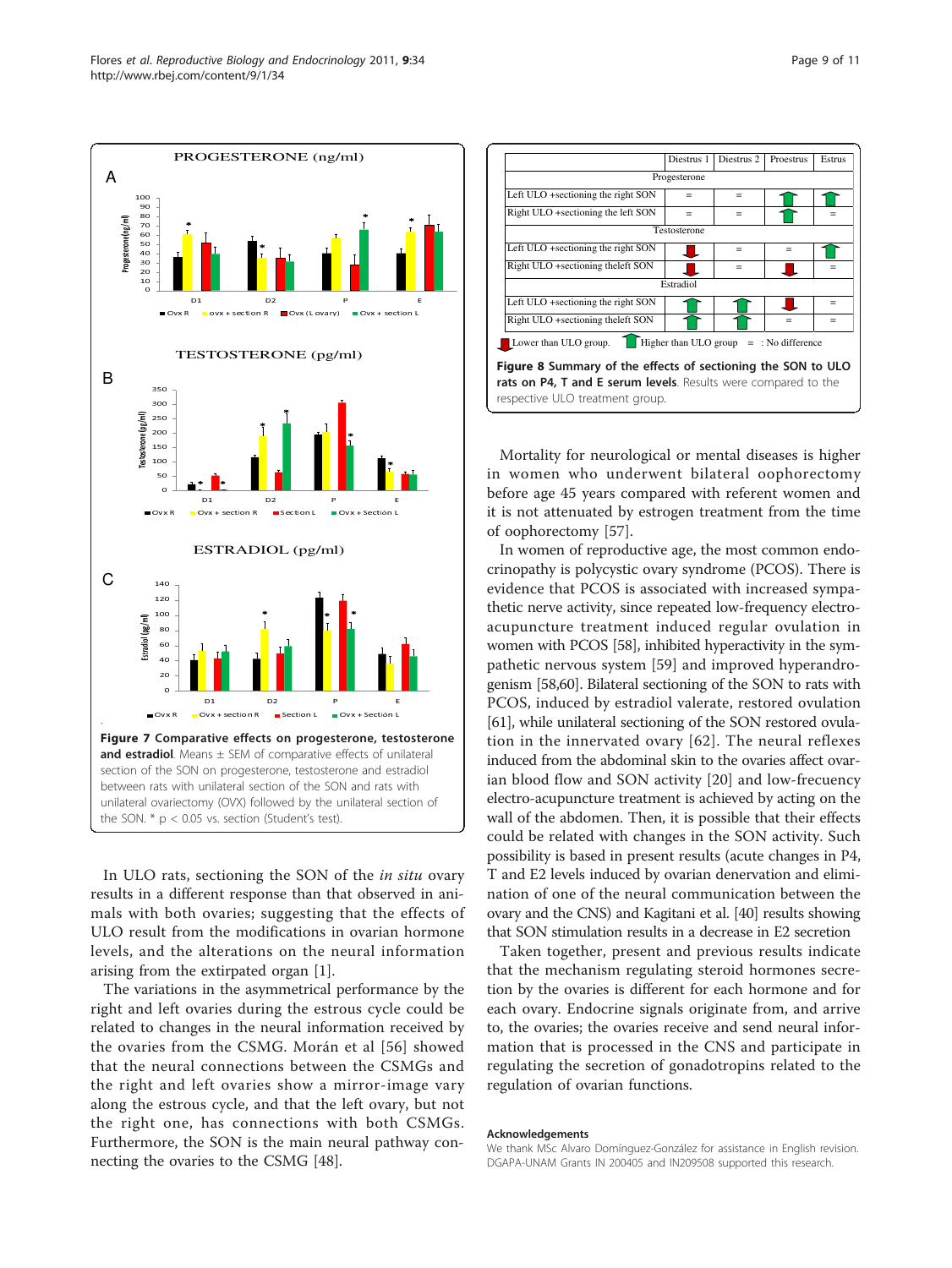### <span id="page-9-0"></span>Authors' contributions

AF and RD conceived and designed the study. JV, AIG, FDM and PME performed the surgeries and hormone measurements. MEC participated in the analysis and discussion of the results. RD prepared the initial draft of the manuscript. All co-authors provided inputs during final manuscript preparation. All authors read and approved the final manuscript.

### Competing interests

The authors declare that they have no competing interests.

### Received: 27 August 2010 Accepted: 18 March 2011 Published: 18 March 2011

### References

- Domínguez R, Morales L, Cruz ME: Ovarian asymmetry. Ann Rev Biomed Sci 2003, 5:95-104.
- 2. Chávez R, Cruz ME, Domínguez R: [Differences in the ovulation rate of the](http://www.ncbi.nlm.nih.gov/pubmed/3625097?dopt=Abstract) [right or left ovary in unilaterally ovariectomized rats: effect of ipsi- and](http://www.ncbi.nlm.nih.gov/pubmed/3625097?dopt=Abstract) [contralateral vagus nerves on the remaining ovary.](http://www.ncbi.nlm.nih.gov/pubmed/3625097?dopt=Abstract) J Endocrinol 1987, 113:397-401.
- Chávez R, Sánchez S, Ulloa-Aguirre A, Domínguez R: [Effects on estrous](http://www.ncbi.nlm.nih.gov/pubmed/2607253?dopt=Abstract) [cyclicity and ovulation of unilateral section of the vagus nerve](http://www.ncbi.nlm.nih.gov/pubmed/2607253?dopt=Abstract) [performed on different days of the estrous cycle in the rat.](http://www.ncbi.nlm.nih.gov/pubmed/2607253?dopt=Abstract) J Endocrinol 1989, 123:441-444.
- 4. Chávez R, Carrizosa L, Domínguez R: Effects of superior ovarian nerve section on spontaneous and induced ovulation in the adult rat. Med Sci Res 1991, 19:41-42.
- Morales L, Chávez R, Ayala ME, Domínguez R: [Effects of unilateral or](http://www.ncbi.nlm.nih.gov/pubmed/9771465?dopt=Abstract) [bilateral superior ovarian nerve section in prepubertal rats on the](http://www.ncbi.nlm.nih.gov/pubmed/9771465?dopt=Abstract) [ovulatory response to gonadotrophin administration.](http://www.ncbi.nlm.nih.gov/pubmed/9771465?dopt=Abstract) J Endocrinol 1998, 158:213-219.
- 6. De Bortoli MA, Garraza MH, Aguado LI: [Adrenergic intracerebroventricular](http://www.ncbi.nlm.nih.gov/pubmed/9795342?dopt=Abstract) [stimulation affects progesterone concentration in the ovarian vein of the](http://www.ncbi.nlm.nih.gov/pubmed/9795342?dopt=Abstract) [rat: participation of the superior ovarian nerve.](http://www.ncbi.nlm.nih.gov/pubmed/9795342?dopt=Abstract) J Endocrinol 1998, 159:61-68.
- 7. De Bortoli MA, Garraza MH, Aguado LI: [Involvement of beta](http://www.ncbi.nlm.nih.gov/pubmed/11880859?dopt=Abstract)[adrenoceptors in a central regulation of the ovarian progesterone](http://www.ncbi.nlm.nih.gov/pubmed/11880859?dopt=Abstract) [release in rats.](http://www.ncbi.nlm.nih.gov/pubmed/11880859?dopt=Abstract) Neuro Endocrinol Lett 2002, 23:27-31.
- 8. Domínguez R, Cruz ME, Chávez R: Differences in the ovulatory ability between the right and left ovary are related to ovarian innervation. In Growth factors and the ovary. Edited by: Hirshfield AN. New York: Plenum Press; 1989:321-325.
- Burden HW: Ovarian innervation. In The vertebrate ovary. Edited by: Jones RE. New York: Plenum Press; 1978:615-638.
- 10. Klein CM, Burden HW: [Anatomical localization of afferent and](http://www.ncbi.nlm.nih.gov/pubmed/3374837?dopt=Abstract) [postganglionic sympathetic neurons innervating the rat ovary.](http://www.ncbi.nlm.nih.gov/pubmed/3374837?dopt=Abstract) Neurosci Lett 1988, 85:217-222.
- 11. Lawrence IE, Burden HW: [The origin of the extrinsic adrenergic](http://www.ncbi.nlm.nih.gov/pubmed/7416501?dopt=Abstract) [innervation to the rat ovary.](http://www.ncbi.nlm.nih.gov/pubmed/7416501?dopt=Abstract) Anat Rec 1980, 196:51-59.
- 12. Gerendai I, Toth IE, Boldogkoi Z, Medveczky I, Halász B: [CNS structures](http://www.ncbi.nlm.nih.gov/pubmed/10742538?dopt=Abstract) [presumably involved in vagal control of ovarian function.](http://www.ncbi.nlm.nih.gov/pubmed/10742538?dopt=Abstract) J Auton Nerv Syst 2000, 80:40-45.
- 13. Ojeda SR, Costa ME, Katz KH, Hersh LB: [Evidence for the existence of](http://www.ncbi.nlm.nih.gov/pubmed/2412598?dopt=Abstract) [substance P in the prepubertal rat ovary. I. Biochemical and physiologic](http://www.ncbi.nlm.nih.gov/pubmed/2412598?dopt=Abstract) [studies.](http://www.ncbi.nlm.nih.gov/pubmed/2412598?dopt=Abstract) Biol Reprod 1985, 33:286-295.
- 14. Ahmed CE, Dees WL, Ojeda SR: [The immature rat ovary is innervated by](http://www.ncbi.nlm.nih.gov/pubmed/3512260?dopt=Abstract) [vasoactive intestinal peptide \(VIP\]-containing fibers and responds to VIP](http://www.ncbi.nlm.nih.gov/pubmed/3512260?dopt=Abstract) [with steroid secretion.](http://www.ncbi.nlm.nih.gov/pubmed/3512260?dopt=Abstract) Endocrinology 1986, 118:1682-1689
- 15. McNeill DL, Burden HW: [Peripheral pathways for neuropeptide Y- and](http://www.ncbi.nlm.nih.gov/pubmed/3658228?dopt=Abstract) [cholecystokinin-8-immunoreactive nerves innervating the rat ovary.](http://www.ncbi.nlm.nih.gov/pubmed/3658228?dopt=Abstract) Neurosci Lett 1987, 80:27-32.
- 16. McNeill DL, Burden HW: [Neuropeptides in sensory perikarya projecting to](http://www.ncbi.nlm.nih.gov/pubmed/2442998?dopt=Abstract) [the rat ovary.](http://www.ncbi.nlm.nih.gov/pubmed/2442998?dopt=Abstract) Am J Anat 1987, 179:269-276.
- 17. Dees WL, Ahmed CE, Ojeda SR: [Substance P and vasoactive intestinal](http://www.ncbi.nlm.nih.gov/pubmed/2426085?dopt=Abstract) [peptide-containing fibers reach the ovary by independent routes.](http://www.ncbi.nlm.nih.gov/pubmed/2426085?dopt=Abstract) Endocrinology 1986, 119:638-641.
- 18. Klein CM, Burden HW: [Substance P and vasoactive intestinal polypeptide](http://www.ncbi.nlm.nih.gov/pubmed/2454745?dopt=Abstract) [\(VIP\) immunoreactive nerve fibers in relation to ovarian postganglionic](http://www.ncbi.nlm.nih.gov/pubmed/2454745?dopt=Abstract) [perikarya in para- and prevertebral ganglia: evidence from combined](http://www.ncbi.nlm.nih.gov/pubmed/2454745?dopt=Abstract) [retrograde tracing and immunocytochemistry.](http://www.ncbi.nlm.nih.gov/pubmed/2454745?dopt=Abstract) Cell Tissue Res 1988, 252:403-418.
- 19. Barria A, Leyton V, Ojeda SR, Lara HE: [Ovarian steroidal response to](http://www.ncbi.nlm.nih.gov/pubmed/8243293?dopt=Abstract) [gonadotropins and beta-adrenergic stimulation is enhanced in](http://www.ncbi.nlm.nih.gov/pubmed/8243293?dopt=Abstract) [polycystic ovary syndrome: role of sympathetic innervation.](http://www.ncbi.nlm.nih.gov/pubmed/8243293?dopt=Abstract) Endocrinology 1993, 133:2696-2703.
- 20. Uchida S, Kagitani F, Hotta H, Hanada T, Aikawa Y: [Cutaneous mechanical](http://www.ncbi.nlm.nih.gov/pubmed/16259648?dopt=Abstract) [stimulation regulates ovarian blood flow via activation of spinal and](http://www.ncbi.nlm.nih.gov/pubmed/16259648?dopt=Abstract) [supraspinal reflex pathways in anesthetized rats.](http://www.ncbi.nlm.nih.gov/pubmed/16259648?dopt=Abstract) Jpn J Physiol 2005, 55:265-277.
- 21. Stener-Victorin E, Fujisawa S, Kurosawa M: [Ovarian blood flow responses](http://www.ncbi.nlm.nih.gov/pubmed/16514000?dopt=Abstract) [to electroacupuncture stimulation depend on estrous cycle and on site](http://www.ncbi.nlm.nih.gov/pubmed/16514000?dopt=Abstract) [and frequency of stimulation in anesthetized rats.](http://www.ncbi.nlm.nih.gov/pubmed/16514000?dopt=Abstract) J Appl Physiol 2006, 101:84-91.
- 22. Niswender GD, Reimers TJ, Diekman MA, Nett TM: [Blood flow: a mediator](http://www.ncbi.nlm.nih.gov/pubmed/769853?dopt=Abstract) [of ovarian function.](http://www.ncbi.nlm.nih.gov/pubmed/769853?dopt=Abstract) Biol Reprod 1976, 14:64-81.
- 23. Varga B, Greenwald GS: [Cyclic changes in utero-ovarian blood flow and](http://www.ncbi.nlm.nih.gov/pubmed/220038?dopt=Abstract) [ovarian hormone secretion in the hamster: effects of](http://www.ncbi.nlm.nih.gov/pubmed/220038?dopt=Abstract) [adrenocorticotropin, luteinizing hormone, and follicle-stimulating](http://www.ncbi.nlm.nih.gov/pubmed/220038?dopt=Abstract) [hormone.](http://www.ncbi.nlm.nih.gov/pubmed/220038?dopt=Abstract) Endocrinology 1979, 104:1525-1531.
- Garris DR, Foreman D: [Follicular growth and atresia during the last half of](http://www.ncbi.nlm.nih.gov/pubmed/6539671?dopt=Abstract) [the luteal phase of the guinea pig estrous cycle: relation to serum](http://www.ncbi.nlm.nih.gov/pubmed/6539671?dopt=Abstract) [progesterone and estradiol levels and utero-ovarian blood flow.](http://www.ncbi.nlm.nih.gov/pubmed/6539671?dopt=Abstract) Endocrinology 1984, 115:73-77.
- 25. Sweeney TE, Bagher P, Bailey J, Cherra SJ, Grisafi FN, Pauli EM, Riley K, Soares S: [Intravascular pressure and diameter profile of the utero-ovarian](http://www.ncbi.nlm.nih.gov/pubmed/17704285?dopt=Abstract) [resistance artery network: estrous cycle-dependent modulation of](http://www.ncbi.nlm.nih.gov/pubmed/17704285?dopt=Abstract) [resistance artery tone.](http://www.ncbi.nlm.nih.gov/pubmed/17704285?dopt=Abstract) Am J Physiol Heart Circ Physiol 2007, 293: H2937-2944.
- 26. Forsman AD, McCormack JT: [Microcorrosion casts of hamster luteal and](http://www.ncbi.nlm.nih.gov/pubmed/1378246?dopt=Abstract) [follicular vasculature throughout the estrous cycle.](http://www.ncbi.nlm.nih.gov/pubmed/1378246?dopt=Abstract) Anat Rec 1992, 233:515-520.
- 27. Aguado LI: [Role of the central and peripheral nervous system in the](http://www.ncbi.nlm.nih.gov/pubmed/12467021?dopt=Abstract) [ovarian function.](http://www.ncbi.nlm.nih.gov/pubmed/12467021?dopt=Abstract) Microsc Res Tech 2002, 59:462-473.
- 28. Chávez R, Morales L, Gonzalez ME, Domínguez R: Ovarian norepinephrine content in prepubertal rats with superior ovarian nerve section. Temporally studies. Med Sci Res 1994, 22:789-790.
- 29. Garraza MH, Aguado LI, De Bortoli MA: In vitro effect of neuropeptides on ovary or celiac ganglion affects the release of progesterone from ovaries in the rat. Med Sci Monit 2004, 10:440-446.
- 30. Casais M, Delgado SM, Vallcaneras S, Sosa Z, Rastrilla AM: [Nitric oxide in](http://www.ncbi.nlm.nih.gov/pubmed/17277728?dopt=Abstract) [prepubertal rat ovary contribution of the ganglionic nitric oxide](http://www.ncbi.nlm.nih.gov/pubmed/17277728?dopt=Abstract) [synthase system via superior ovarian nerve.](http://www.ncbi.nlm.nih.gov/pubmed/17277728?dopt=Abstract) Neuro Endocrinol Lett 2007, 28:39-44.
- 31. Snyder GD, Holmes RW, Bates JN, Van Voorhis BJ: [Nitric oxide inhibits](http://www.ncbi.nlm.nih.gov/pubmed/8809186?dopt=Abstract) [aromatase activity: mechanisms of action.](http://www.ncbi.nlm.nih.gov/pubmed/8809186?dopt=Abstract) J Steroid Biochem Mol Biol 1996, 58:63-69.
- 32. Burden HW, Lawrence IE Jr: [The effects of denervation on the localization](http://www.ncbi.nlm.nih.gov/pubmed/558706?dopt=Abstract) [of delta5-3beta-hydroxysteroid dehydrogenase activity in the rat ovary](http://www.ncbi.nlm.nih.gov/pubmed/558706?dopt=Abstract) [during pregnancy.](http://www.ncbi.nlm.nih.gov/pubmed/558706?dopt=Abstract) Acta Anat (Basel) 1977, 97:286-290.
- 33. Jana B, Dzienis A, Wojtkiewicz J, Kaczmarek M, Majewski M: [Surgical](http://www.ncbi.nlm.nih.gov/pubmed/17385561?dopt=Abstract) [denervation of porcine ovaries during the middle luteal phase of the](http://www.ncbi.nlm.nih.gov/pubmed/17385561?dopt=Abstract) [oestrous cycle changes their morphology and steroidogenic activity.](http://www.ncbi.nlm.nih.gov/pubmed/17385561?dopt=Abstract) Acta Vet Hung 2007, 55:107-122.
- 34. Barco AI, Flores A, Chavira R, Damian-Matsumura P, Domínguez R, Cruz ME: [Asymmetric effects of acute hemiovariectomy on steroid hormone](http://www.ncbi.nlm.nih.gov/pubmed/14515003?dopt=Abstract) [secretion by the in situ ovary.](http://www.ncbi.nlm.nih.gov/pubmed/14515003?dopt=Abstract) Endocrine 2003, 21:209-215.
- 35. Flores A, Meléndez G, Palafox MT, Rodríguez JO, Barco AI, Chavira R, Domínguez R, Cruz ME: [The participation of the cholinergic system in](http://www.ncbi.nlm.nih.gov/pubmed/16388086?dopt=Abstract) [regulating progesterone secretion through the ovarian-adrenal crosstalk](http://www.ncbi.nlm.nih.gov/pubmed/16388086?dopt=Abstract) [varies along the estrous cycle.](http://www.ncbi.nlm.nih.gov/pubmed/16388086?dopt=Abstract) Endocrine 2005, 28:145-152.
- 36. Flores A, Rodríguez JO, Palafox MT, Meléndez G, Barco AI, Chavira R, Cruz ME, Domínguez R: [The acute asymmetric effects of](http://www.ncbi.nlm.nih.gov/pubmed/16509991?dopt=Abstract) [hemiovariectomy on testosterone secretion vary along the estrous](http://www.ncbi.nlm.nih.gov/pubmed/16509991?dopt=Abstract) [cycle. Participation of the cholinergic system.](http://www.ncbi.nlm.nih.gov/pubmed/16509991?dopt=Abstract) Reprod Biol Endocrinol 2006, 4:11.
- 37. Cruz ME, Flores A, Palafox MT, Meléndez G, Rodríguez JO, Chavira R, Domínguez R: [The role of the muscarinic system in regulating estradiol](http://www.ncbi.nlm.nih.gov/pubmed/16923184?dopt=Abstract) [secretion varies during the estrous cycle: the hemiovariectomized rat](http://www.ncbi.nlm.nih.gov/pubmed/16923184?dopt=Abstract) [model.](http://www.ncbi.nlm.nih.gov/pubmed/16923184?dopt=Abstract) Reprod Biol Endocrinol 2006, 4:43.
- 38. Tóth IE, Wiesel O, Boldogkói Z, Bálint K, Tapaszti Z, Gerendai I: [Predominant](http://www.ncbi.nlm.nih.gov/pubmed/17393475?dopt=Abstract) [innervation of the left ovary.](http://www.ncbi.nlm.nih.gov/pubmed/17393475?dopt=Abstract) Microsc Res Tech 2007, 70:710-718.